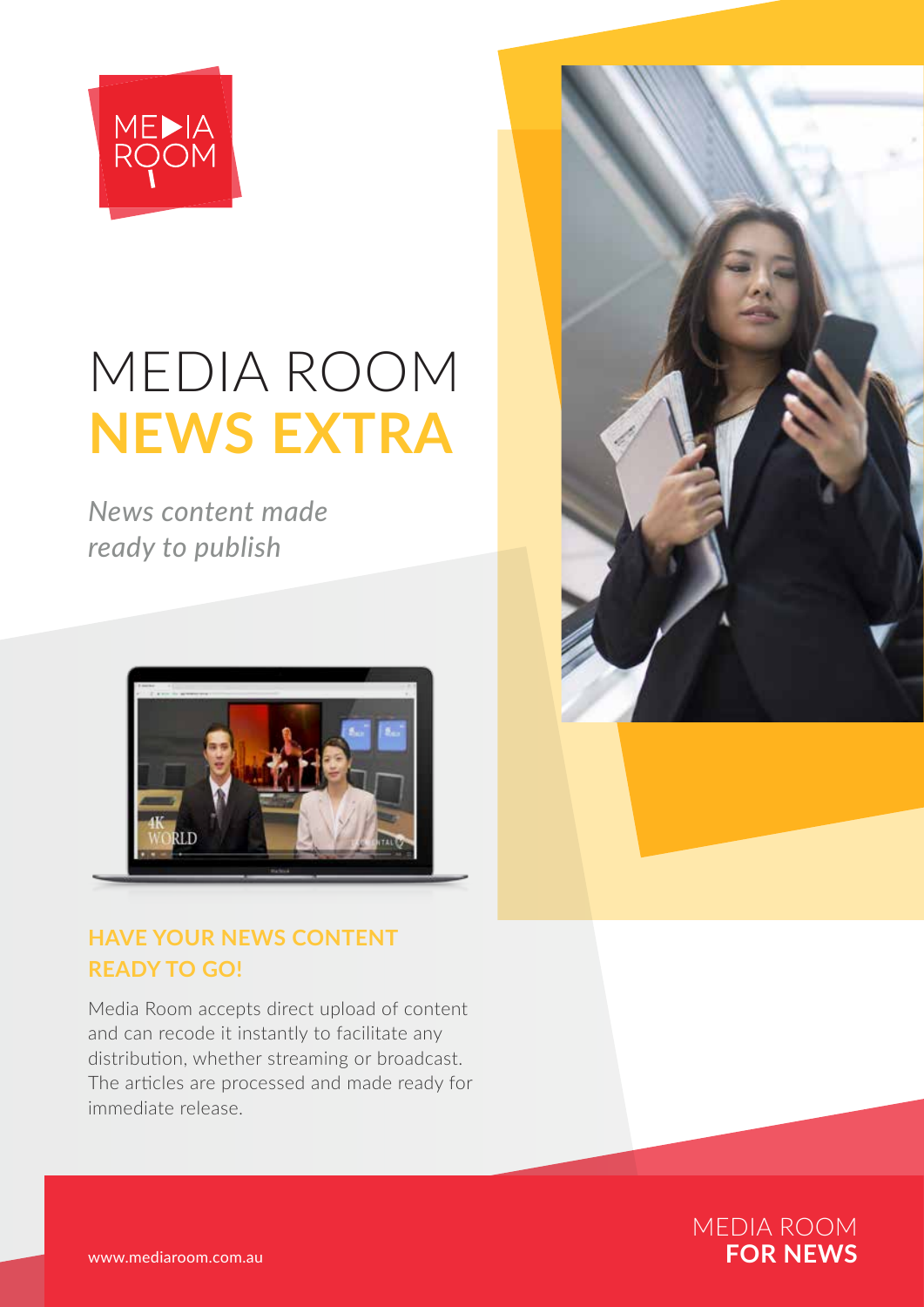# $\hat{A}$

#### **IMMEDIATE UPLOAD**

From field or office content can be instantly uploaded to Media Room and made available for instant review or transcoding for distribution.



#### **SECURE AND ACCESSIBLE**

All uploaded or ingested content is held in secure private cloud or AWS storage locked up through encryption and access permissions awaiting your designated access, recall and use.



#### **CONTENT VALUE**

Customised workflows can transform your news stories into transportable, configured files for immediate use or resale to anywhere in the world. With rapid file acceleration technology content can be digitally transferred in the quickest possible time.

## **Information Critical – Time Poor**

Finding what you need when you need it is not simply a catch phrase with Media Room, it is a reality. With the amount of content that is created daily searching data bases, folders and files is an ever increasing demand on working time.

Media Room allows you to upload and capture all your content in one place, categorised by meaningful names, such as event, personality, genre or as you nominate. It is a simple naming convention for your "room" and then a single click to upload content.

Content is both keyword or metadata searched and visually identified for quick retrieval and use.





## **Take Charge of your Assets**

Reduce the dependance on in-house administration in being able to search, share and manage your critical media content.

Upload, create and share product files or brand image clips with internal and external parties through fast, well conformed screener proxy files with the simplicity of sending an e-mail.

Generate superior story response and journalist culture by sharing content across teams and users.

Receive comments and notations from field based personnel from their mobile devices.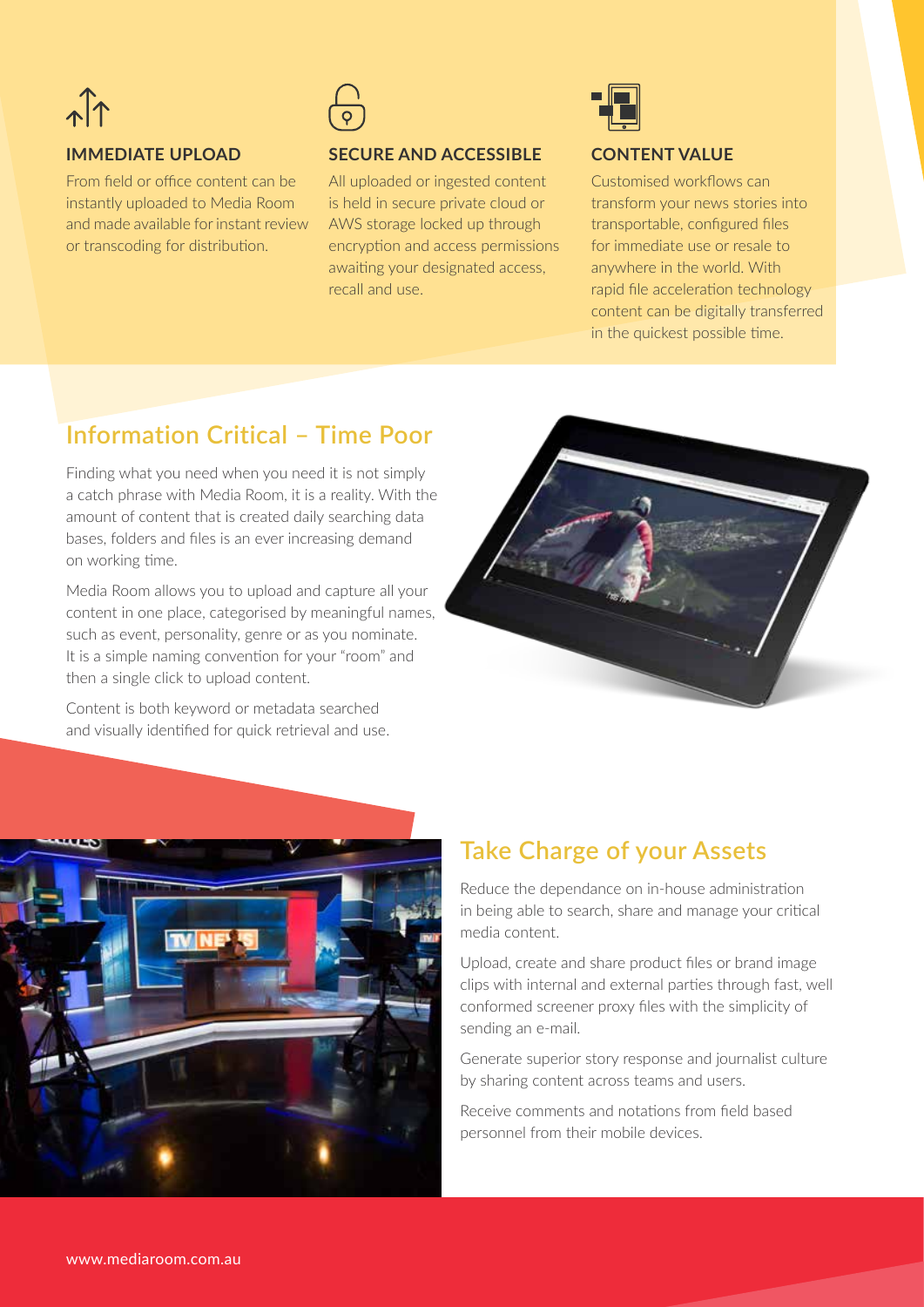## **Content is King**

Speed to market is the essence of News reporting and Media Room is a platform that facilitates this need through upload, transcode and delivery options.

Having content secure and immediately available for digital transfer provides the all important extended

revenue streams through sales and distribution. Media Room can transform the content into any resolution, frame rate or file profile and support Silver Trak services can run QC protocols to ensure the content is ready, available and accurate to match any delivery need.

## *Have your news content ready to go*



 $\alpha$ 

#### **SECURITY**

All your media content in one place, secured and protected.

## Ӷ*Ҙ* **LIGHTING FILE TRANSFERS**

High speed access to hi-res or proxy files delivers your content to any distribution platform in shortest possible time.



#### **CUSTOMISABLE FEATURES**

Have your Media Rooms personalised with your branding and apply property ownership through customisable watermarking.



#### **SEARCH AND USE**

Advance search features allows you to locate and use content through key words, strings or your identifications.



#### **USER ACCESS AND PERMISSIONS**

Completely controlled and administrated by you. Grant access to single, multiple or all campaign/ media files.



#### **DELIVER**

See who has viewed your files, when and how many times and monitor what has been transacted.

> MEDIA ROOM **FOR NEWS**